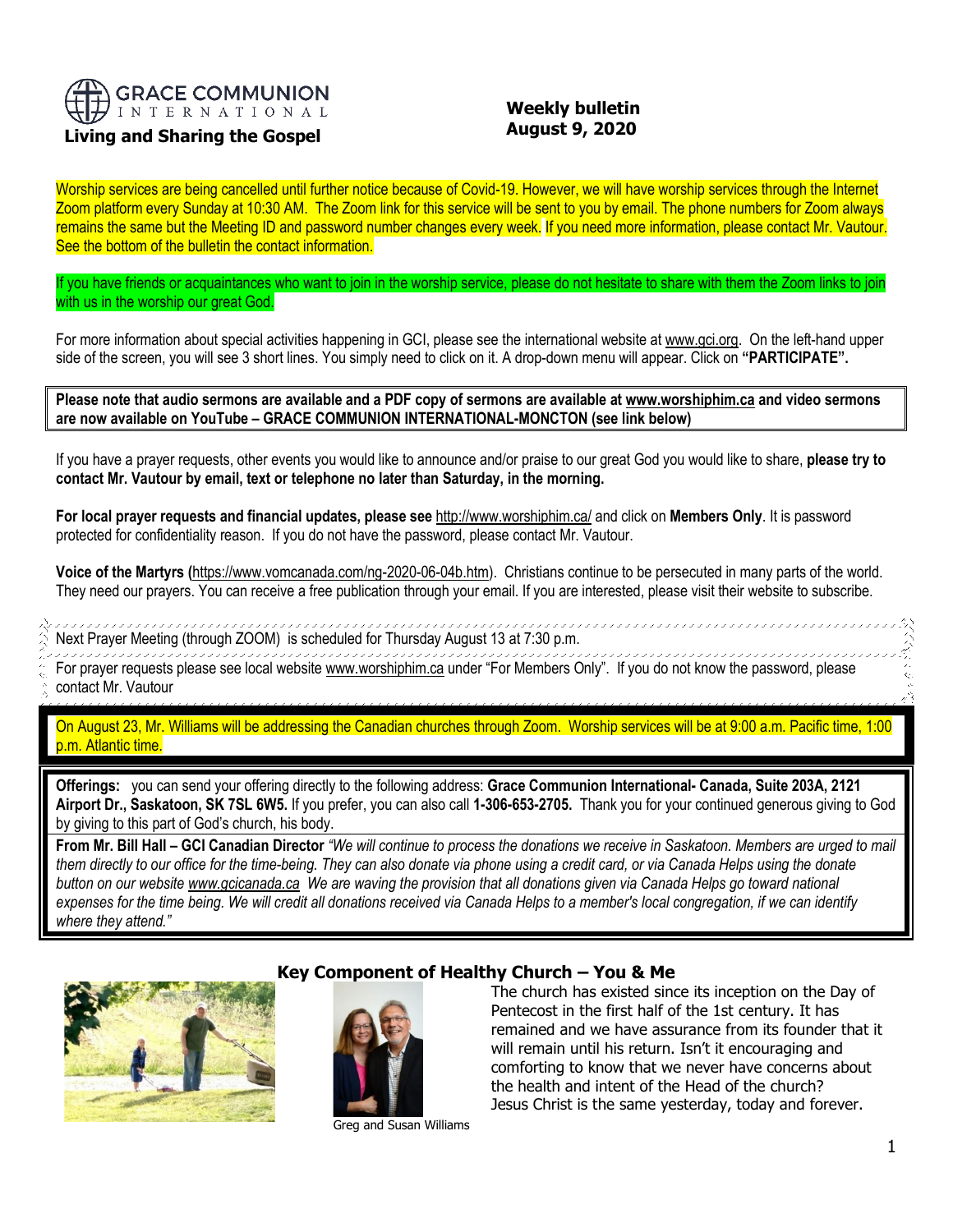And when we experience him, he truly saves you and me and we discover that he is better than we could ever imagine or expect.

When we examine the condition of the church in our time and in our setting, what markers do we consider? I hope that we can filter through the Faith, Hope, and Love avenues. This is our GCI mindset and how we see Jesus expressing himself through his body – the church. For the sake of this letter I want us to move back a step and consider: At the ground level the church is made up of individual Christians. By definition, a Healthy Church is made up of healthy church members.

Let's recall the admonition by the apostle Paul in **[2 Corinthians 13:5-6](https://biblia.com/bible/niv/2%20Cor%2013.5-6) Examine yourselves to see whether you are living in the faith. Test yourselves. Do you not realize that Jesus Christ is in you?—unless, indeed, you fail to pass the test!**

Paul wasn't necessarily calling them out and questioning their conversion. He was challenging them to a higher awareness that Jesus was indeed alive in them. The challenge involved the depth of coming to terms with their weakness and powerlessness, then accepting Christ's transforming power that comes in relationship and total reliance on him. Christianity is about our dying to self and then coming to new life in Jesus.

Dying to self and life in Jesus is radical and there is no middle ground. None of us like to die to who we think we are. We easily identify with externals – our family of origin, our achievements, our life experiences, our possessions, our titles, our jobs and our money; or lack thereof. Jesus knows that we struggle with letting go and surrendering to his will. This is why Jesus always lifts the heavy end of the sofa (so to speak). In fact, he does all of the lifting and simply allows us to play along (see the photo of my son Glenn to see a similar analogy).

### Paul encouraged the first-century church in Philippi by writing, **12 Therefore, my beloved, just as you have always obeyed me, not only in my presence, but much more now in my absence, work out your own salvation with fear and trembling; 13 for it is God who is at work in you, enabling you both to will and to work for his good pleasure. [\(Philippians 2:11-13\)](https://biblia.com/bible/niv/Phil%202.11-13).**

Father, Son and Spirit must be active in our lives getting us to the starting place, "the will," and then the means to walk the Christian walk, "the power." It is a full and complete dependence on Father, Son and Spirit. In our process of letting go and surrendering, we all come to accept more deeply that we live and move and have our being in God. Our very existence is about coming to know, love and worship this personal triune God who invites us into relationship and participation. Can there be anything greater?

Beloved GCI brothers and sisters, please hear when I say that yours and my greatest pursuit has to be our relationship and identity in Jesus, and if we allow any other thing to come in front of this then it is an idol. It thrills me all the way down to my toes to think about a collective group of mature believers who are completely centered in Jesus and alive in him. I am also a realist knowing that surrender of self is an extended journey that will be traveled for as long as we live on this earth. It is a lifetime of discovering where we are still holding on, and then surrendering to Jesus all over again. What a privilege it is to be on this journey together.

Alive in Christ! Greg Williams

#### **\_\_\_\_\_\_\_\_\_\_\_\_\_\_\_\_\_\_\_\_\_\_\_\_\_\_\_\_\_\_\_\_\_\_\_\_\_\_\_\_\_\_\_\_\_\_\_\_\_\_\_\_\_\_\_\_\_\_\_\_\_\_\_\_\_\_\_\_\_\_\_\_\_\_\_\_\_\_\_\_\_ The Spirit's Person & Work (Doctrine of the Spirit, part 6)**

By [Ted Johnston](https://www.blogger.com/profile/08677739021765621811) - [August 02, 2020](http://thesurprisinggodblog.gci.org/2020/08/holy-spirit-part-6.html) This post continues a series presenting "The Person and Work of the Holy Spirit" by Dr. Gary Deddo, President of [Grace Communion Seminary.](https://www.gcs.edu/) For other posts in the series, <http://thesurprisinggodblog.gci.org/2020/05/holy-spirit-part-1.html>

In thinking about the Holy Spirit and how he works in our lives, it's important to understand that he is a personal agent -- as personal as the Father and the Son. The Holy Spirit works in sovereign grace according to his nature. Perhaps we're clear as to his grace, but what about his sovereignty?

## **Don't overlook the Spirit's sovereignty**

When we overlook the Spirit's sovereignty, it's easy to think of him as under our control, as though he is a vending machine, electricity, or genie in a bottle. Such misguided thinking places us in a position of sovereignty over an impersonal power, seeking to control it -- focused on what steps to take, what techniques to use, what conditions to fulfill in order to get the Holy Spirit to work as we want. When we begin to think that way we are headed toward the error of Simony. Let me explain.

#### **The error of Simony**

You'll recall the story of Simon Magus (Simon the Magician) in the book of Acts. He became a convert, but then what did he want to do? As soon as he found out about the awesome power of the Holy Spirit, he wanted to purchase it from Peter. Buy it! Now why did he approach the Spirit in that way? You see, he was formerly a magician (sorcerer). Apparently, his magician's mind hadn't been sanctified yet. He didn't know the nature and character of this Holy Spirit. He thought like a magician: "Wow, what power! Power for good. If only I could get hold of it like the power I had as a magician. Then, I could do miracles for the glory of God!"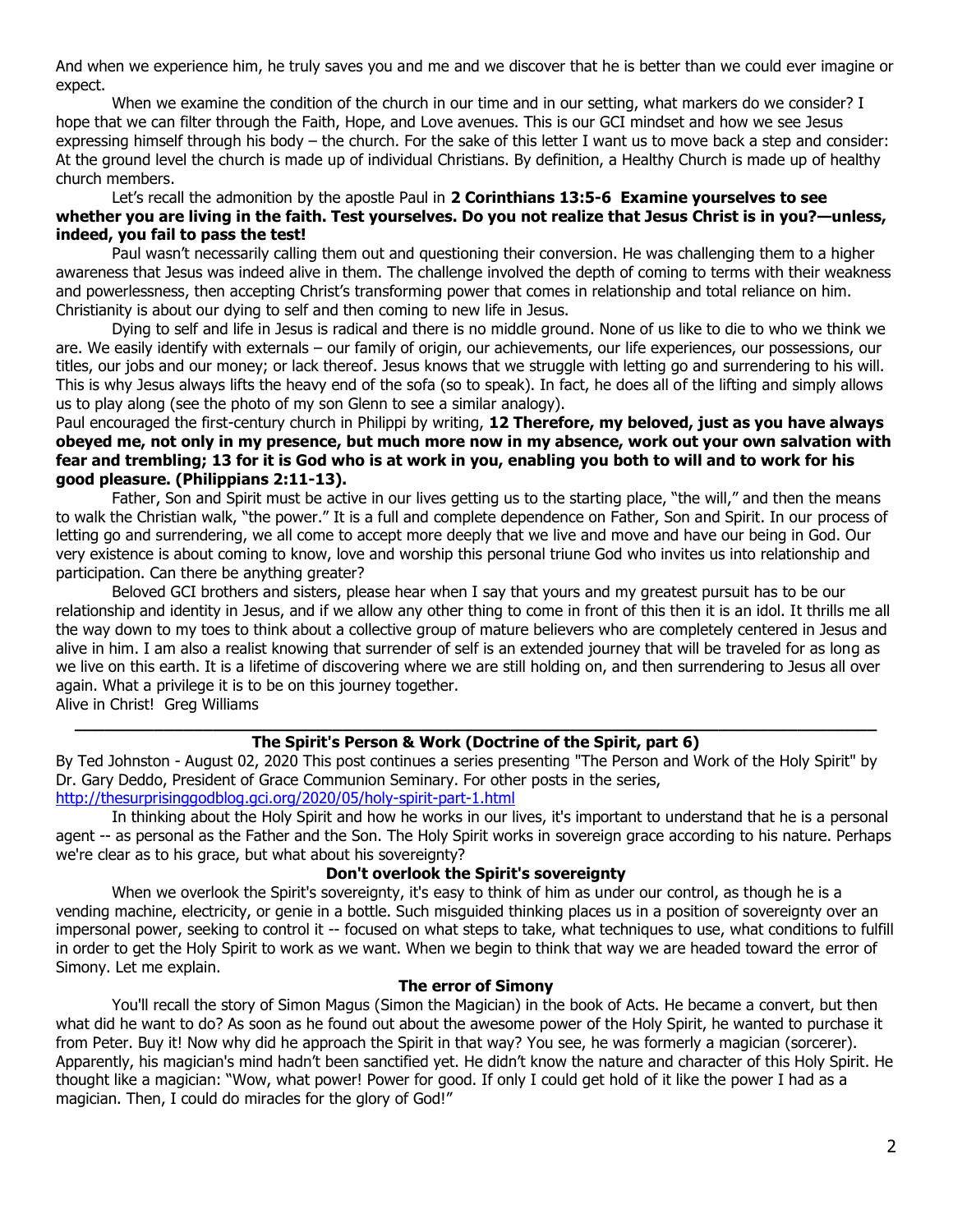You see, Simon was still thinking like a magician, looking to possess and control the power of the Spirit. He had switched in his desire for a different power, but he hadn't yet changed his approach to power. He switched loyalty to the Holy Spirit, but he approached the Holy Spirit in the same way he did evil power. His mind had not yet been converted. Notice he received some very strong words of correction. He was repudiated by Peter with very sharp words, "May your silver perish with you, because you thought you could obtain God's gift with money!" and was told to repent immediately about this because God's power cannot be used or controlled by us. (**[Acts 8:14-24](https://biblia.com/bible/niv/Acts%208.14-24)**).

This is one of the first heresies actually recorded in the New Testament besides denying the divinity of Jesus and his being raised from the dead. This heresy actually has a name, called "Simony." Simony is the desire to control the Holy Spirit as if it were an impersonal power and not sovereign Holy God. Such a view does not regard the Spirit as free to blow where it wills, as one who works according to Sovereign Grace.

When the specific character and mind of the Holy Spirit is not taken into account, the door is left somewhat open for us to think we can shape the Spirit into our own image and use him/it for our own purposes. However, when known in relationship to the Son and the Father, that door is closed. Simon needed to see, "Oh, this is the Spirit of the Father and the Son" not just an impersonal power. The Spirit shares God's sovereign and freely given grace. There is nothing impersonal about the power of the Spirit. In fact, we could say the Spirit is the most personal and the most sovereign working of God, not only around us but in us!

The problem with Simon Magus was he wanted to use the Spirit. It wasn't that he wanted to use it for evil things. He saw the apostles healing people. He said, "I want to have that power." What was wrong was his entire approach to the Spirit, his whole understanding of who the Spirit is. He wanted to use the power to serve like the apostles, but his desire was to possess and control, to manipulate or to think that the Spirit needed to be conditioned or appeased to bless. That was to think of the Holy Spirit as if it were really an evil spirit.

Thinking he needed to or even could buy the Spirit misrepresents the nature and the character of the Holy Spirit who is at work with the apostles. The apostles received the Spirit as a gift of sovereign grace. You could not buy the Spirit any more than you could purchase God's grace. They had a whole different kind of relationship with the Holy Spirit than Simon was imagining. They must have been shocked when he came up to them and asked, "Hey, can I buy some of that power too?"

They grasped that he was thinking like he used to, of the Spirit in the same way he had about his former magical powers. They recognized immediately that that was entirely wrong. The Holy Spirit is not just another magical power. This is a huge lesson the church needed to learn at the very beginning. And it still is!

For us to take to heart that lesson is really important as well, since the temptation to Simony never completely disappears. The story reminds us of who the Holy Spirit is in relationship to the Father and the Son. The Holy Spirit is sovereign and not under our control. The Holy Spirit is also gracious because the Holy Spirit doesn't need to be cajoled or conditioned or manipulated into working. He doesn't need to be persuaded. He's not locked up in some kind of transcendent bottle, waiting for us to get him out. The grace of the Spirit is moving before we even ask or think of it. His ministry is one of sovereign grace, as are those of the Son and the Father. One in being, one in action.

If we have to condition or persuade or somehow exert some influence on the Spirit to work, then actually, the Spirit no longer is operating out of sovereign grace. And we are not thinking of the Holy Spirit, really, but of false spirits not of God.

Ironically, it's possible to be just as legalistic and contractual towards the Spirit as towards the Father or the Sabbath or salvation. Somehow, it's possible to claim that the blessings of the Spirit are conditioned by us, are dependent upon us. A magical view or an impersonal view of the Spirit is a form of legal relationship. But the gracious work of the Holy Spirit is a continuation of the gracious working of the Father and the Son. So, the Spirit always works graciously.

## **How should we approach the Spirit?**

That naturally brings up the question as to whether it makes any difference as to how we approach the Spirit. The answer is of course, yes. But whatever difference is made cannot amount to changing the sovereign grace of the Spirit into its opposite! The difference is in our reception, awareness and participation in what the Spirit is graciously and sovereignly doing.

Yes, we can resist the Spirit. We can participate or not. We can be more or less ready to recognize and receive the full benefits of the Spirit. But the Spirit is not dependent upon us to initiate and make the first move. In fact the Spirit ministers to enable us to do just those things, even overcoming our resistance as he shares with us Christ's own responses to the Father in our place and on our behalf. The Spirit moves us, frees us, guides us. And we then can respond.

So, yes, we can describe ways we can participate and ways to grow in our understanding and in our recognition of the ministry of the Spirit. When we do that we'll respond: "Wow. That was the work of the Holy Spirit. That is incredible. Praise God, Father, Son and the Holy Spirit. Yes, indeed, that was a marvel of sovereign grace we just saw manifested among us."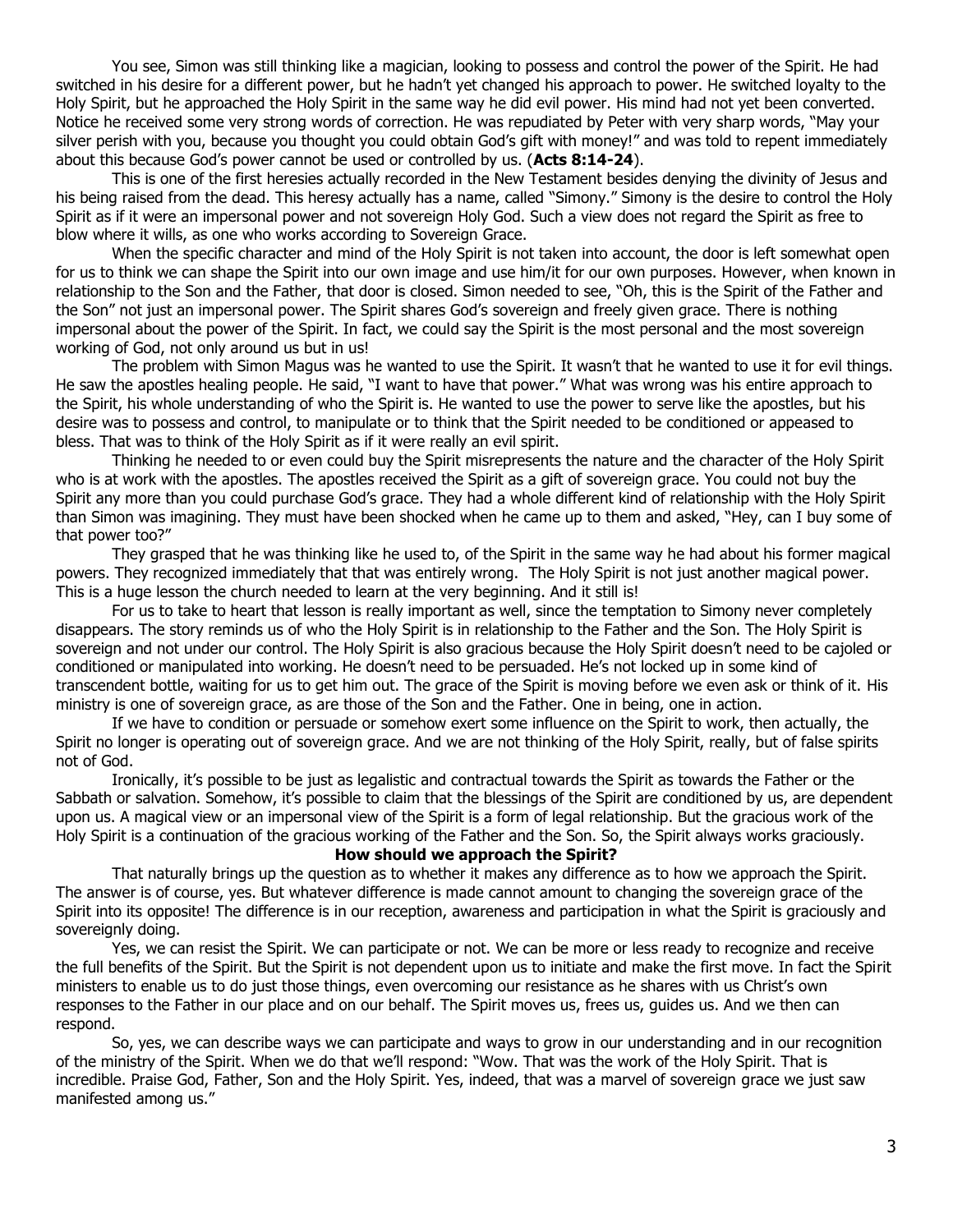We can participate more fully and be filled with His glory or we can resist it or avoid it. But if we resist, we are resisting his gracious work just like the gracious work of Christ. It's no less gracious so we shouldn't think about participating in the life of the Spirit in any other way as if it's not sovereign grace and the grace that comes from God's sovereignty. It's freely given.

But by participating more fully and seeking through prayer to be filled with the Spirit, we are not conditioning the working of the Spirit. We're not earning his blessing and presence. We're especially not "channeling it." We're not manipulating, controlling or determining the working or manifestation of the Spirit. Rather, we're simply receiving a freely given gift.

These are important things to remember since we ought always to affirm the gracious sovereignty of the Spirit. This clear understanding will prevent us from committing Simony, from flipping over into that false view, since there will always be temptations to go in that direction. We like techniques and we like to make God predictable. A lot of times when we're in big trouble, we feel a need to bring some kind of pressure on God to act in this situation. Perhaps we're desperate. Or maybe we're curious to discover some technique or some formula or to identify some pattern or secret where essentially, we hold the key.

Especially in times of desperation we want God to be more like a magical and impersonal power. We don't like the sovereignty of God sometimes because it doesn't match my will or my speed or my immediate need. I've been there. We've all been there. We're sorely tempted to be like Simon Magus at certain moments in our lives where, "I just want to know the formula, God, because something needs to happen here and you're not doing it."

At that point evil temptation can enter our minds and suggest: "Right, God didn't show up. And you know why? It's because it's up to you and you're missing it. If you only knew the formula. If only you were holy enough. If only you were sincere enough. If only your expectations were high enough. If only your church was more united. If only you read the Bible more. If only, if only, if only x, y and z had been done, then maybe God would show up." But every "if only" mentioned that makes us the key says grace isn't grace. They throw us back on ourselves and undermine our trust, our faith in God. They represent a means to purchase blessings, not participation in and humble reception of the sovereign grace of God.

The working in the Spirit is of the exact same character as the saving work of Christ. And we receive it in the same way, by trusting God to freely give it to us. Yes, there are ways to participate with what the Spirit is doing, but the Spirit will never relinquish his sovereignty nor cease to be gracious and somehow become conditional and set up a legal relationship with us. But we can be tempted, and certain teachings tend to push us in just that direction.

#### **What's it like to participate with the Spirit?**

Who the Spirit is carries a number of implications we can draw out with the help of other insights from the biblical revelation. Let's explore our participation in this gracious ministry of the Holy Spirit.

**Sanctification**. The first thing is that the primary ministry of the Holy Spirit is transforming us, sanctifying us and enabling us to share in that new nature Christ shares with us. This is primarily a work in us. Transformation into Christ-likeness then is key. Christian maturity is of central concern in NT teaching. The Christian life is presented there as one of continual growth in faith, in hope and in love for God and that life lived out towards others. And there are many obstacles to be overcome or avoided in taking that journey of spiritual maturity and health. These obstacles are not just internal temptations but also external pressures, ways of living, habits, even mindsets that are not engendered by the Spirit but by "the world, the flesh and the devil." So, it's an uphill battle. It is a fight of faith. It is not easy, but it can be joyful and peaceful. It involves dying to the old self over and over again and being raised up in newness of life, being restored. Calvin described the Christian life as mortification and vivification. It involves repentance and renewed faith, hope and love. It involves forgiving and asking forgiveness. The Spirit enables us to share more and more in the new life we have in Christ, so that we live in daily union and communion with him, dying and being raised up every day. He, our crucified and risen Lord, is the center of our life.

**Fruit and gifts**. There is a good amount of information on the Holy Spirit involving both the gifts of the Spirit and the fruit of the Spirit. These indicate something of the shape of the Spirit's ministry. The Spirit is a "Giving Gift" as one theologian has put it. When we hear of gifts, we often think of abilities or capacities to do something; to serve in certain ways. But notice that the fruit of the Spirit are also gifts from the Spirit! The fruit point to the qualities of the life of Jesus that the Holy Spirit is building into us. While I won't review each of them here, remember, their ultimate definition is demonstrated for us in life of Jesus lived out in the power of the Spirit.

I also want to note that one of these fruit-gifts is "self-control." Self discipline is essential to sharing in the life of Christ by the Spirit. So often it is heard that the Spirit is all spontaneity and "letting go" and "going with the flow" or is aligned with our feelings or with love and these characteristics are then put in direct contrast with our thoughts, mind or truth or with any kind of intentional process or, well, discipline. But this particular fruit of self-control serves as a clear reminder that Christian freedom is on the far side of self-discipline not on the near side. The Spirit can never be used as an excuse for irresponsibility. The Spirit always joins truth with love, freedom with self-discipline, feelings with order or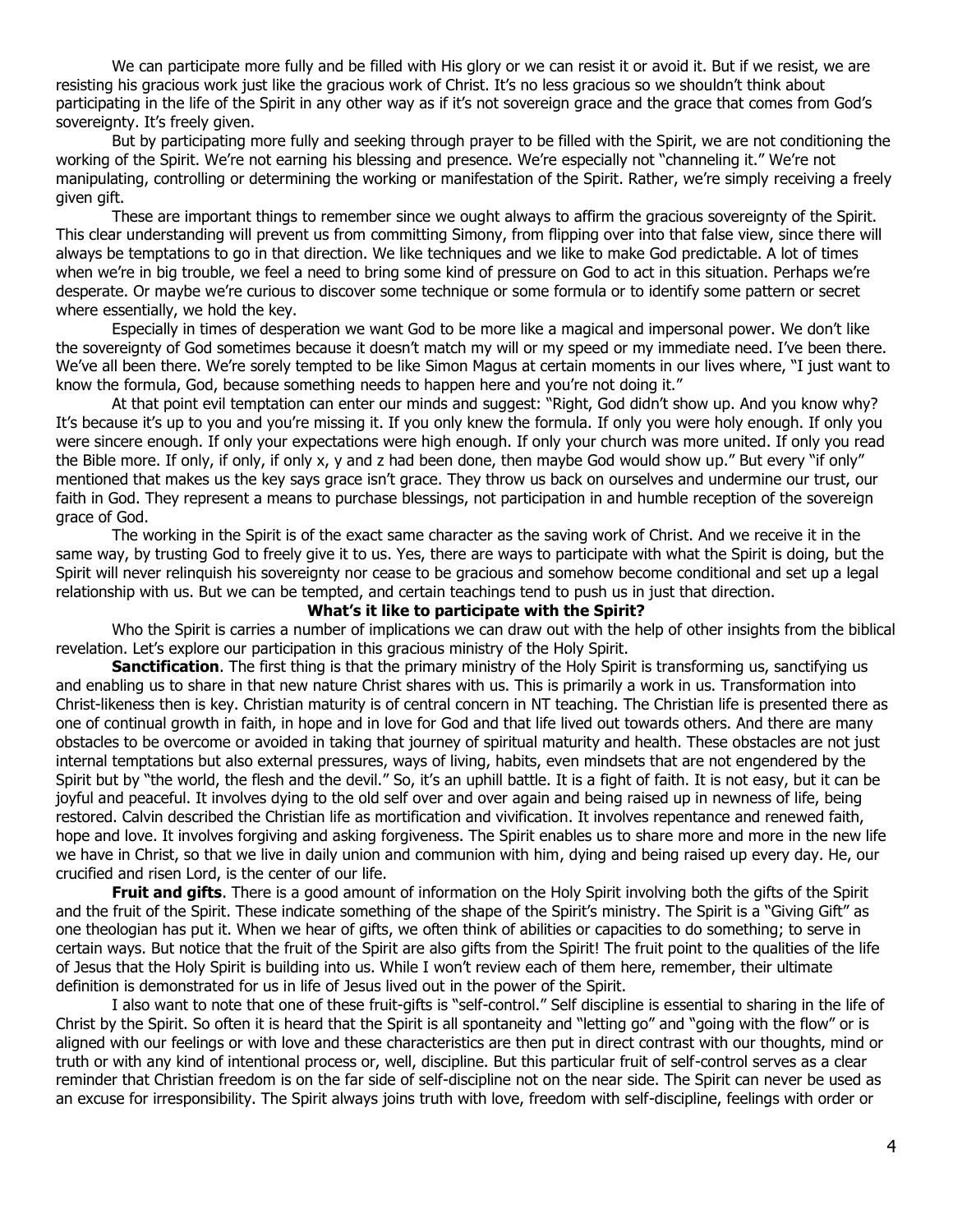structure, especially with the moral order of right and good relationships. The Holy Spirit brings wholeness to life, not compartmentalization.

The gifts of the Spirit mentioned by Paul refer to the variety of ways members of the body of Christ are enabled to serve one another. We will not take time to explore the individual gifts. But let me point out a problem that often arises when there is a strong focus on these serving gifts of the Spirit. The problem arises when the serving-gifts of the Spirit are separated from the fruit of the Spirit or simply not seen to be in vital connection with them. That dis-junction is a huge mistake. It really amounts to dividing up the ministry of the Spirit into separate parts and pieces. What often happens in that case is that the gifts of the Spirit are exercised in ways that don't exhibit the fruit of the Spirit. Servinggifts used without love, joy, peace, patience, self-control, etc. are being misused! It seems that it has often been assumed that if the gifts come from the Spirit, they can't be misused. But that is plain wrong. Even gifts of the Spirit can be misused. And they often are when not joined with an equal emphasis on the fruit-gifts of the Spirit.

**Jesus, fruit and gifts**. The primary work of the Spirit is to deliver all the benefits of Christ to us and in us. That includes both the fruit and the gifts. The Spirit doesn't give us the option of choosing one kind over the other, placing an emphasis on one and neglecting the other. If we look to the life of Jesus, we can see in him there is no disconnect between the fruit of his character and the quality of his ministry of service to others. These are perfectly joined in his humanity lived out in perfect communion with the Holy Spirit. So, when we talk about Christ's likeness, we're talking about the fruit of the Spirit which then shapes all his ministry service. Jesus lived by the Spirit. He's one of us. In his life, we find him using the gifts of the Spirit through the fruit of the Spirit.

**Fruit, primary -- gifts, secondary**. The fruit is primary, is foundational, to the gifts of service. Paul indicates this when he teaches that love is the primary thing when he's talking about the gifts. What went wrong in Corinth is they went ahead with the gifts but exercised them without love. And the result was damage to the body. We cannot separate the fruit from the gifts. Fruit is essential to who we are. The gifts are the manifestations of who we are and who we're becoming in Christ, filled with his likeness or his sanctification, that is, with his fruits.

Perhaps unexpectedly, the Holy Spirit doesn't directly give us his own sanctification. He gives us Christ's sanctification which was worked out in his human nature. The holiness of the Spirit apart from what Christ accomplished for us in his incarnate life wouldn't fit us directly as human beings. We'd just explode. But the sanctification that Christ has worked out for us in his humanity by the Spirit has become in him suited to us. And that is what the Holy Spirit shares with us!

**Love**. That's why, as the Holy Spirit works, we become like Christ, exhibiting the spiritual fruits of his perfected humanity. The primary center of that fruit, as Paul describes it, is best identified as love. In his letter to the Corinthians he makes it clear that such love will work itself out through a desire for unity, peace, harmony and up-building. The working of the Spirit generates no sense of superiority or competition, possessiveness or even self-sufficiency. Paul's image of being differing members of a united body holds these elements together well.

Paul surrounds his discussion of the gifts of the Spirit with the fruits of the Spirit even though he doesn't use that term but names the central fruit, love. They cannot be disconnected. Any working of the gifts should be a form of loving and serving others. If the gifts do not serve the unity, peace harmony and up-building of one another, then they're not gifts of the Spirit. Love like Christ's is a proper test of the working of the Spirit.

Since the Spirit both works distinctly through individuals but also promotes unity and harmony, we would not expect the movement of the Spirit to set up some kind of hierarchy of super-spiritual over less spiritual persons. The Spirit wouldn't foster envy and jealousy, moving some to think or saying that "They're less spiritual than we are" or "Their fellowship is more spiritual than ours." Nor would anyone be moved to say, "I'm less spiritual than they are" or "my gift is more important than yours" or "My gift is less important than yours." That's simply not where the Spirit is going to take us.

That's not what the Spirit's about. For in that case the fruit and the gifts would be falling apart rather being brought together by the Spirit. But they can never come apart because the Spirit is one in its ministry and its Person. The Spirit will not foster competitiveness of one trying to be more spiritual than another. Unfortunately that's what was going on in the church in Corinth.

Freedom for others, not from others. Another expression of the separation of the fruit from the exercise of the gifts arises when individuals insist on using the gift in their own way. Such a person may think, "I've got my freedom in Christ and that justifies my using this gift however I see fit!" This is what was going on in Corinth. Certain persons were attempting to use a gift of the Spirit without regard for others. And they did so by claiming freedom in Christ. They took freedom to mean they didn't have to consider how the exercise of their gifts would affect others. But such an orientation is not going to come from the Spirit. The Spirit does not move persons to insist on their own way, even when it comes to serving others. Why not? Because, as Paul tells us (**[1 Cor. 13](https://biblia.com/bible/niv/1%20Cor.%2013)**) insisting on your own way does not demonstrate Christ's love. Because the gifts are never to be used apart from the fruit. Paul tells us even he, the apostle, does not exercise all the freedoms he may have. Why not? For the sake of the body, he tells us (**[1 Cor 9:12](https://biblia.com/bible/niv/1%20Cor%209.12)**).